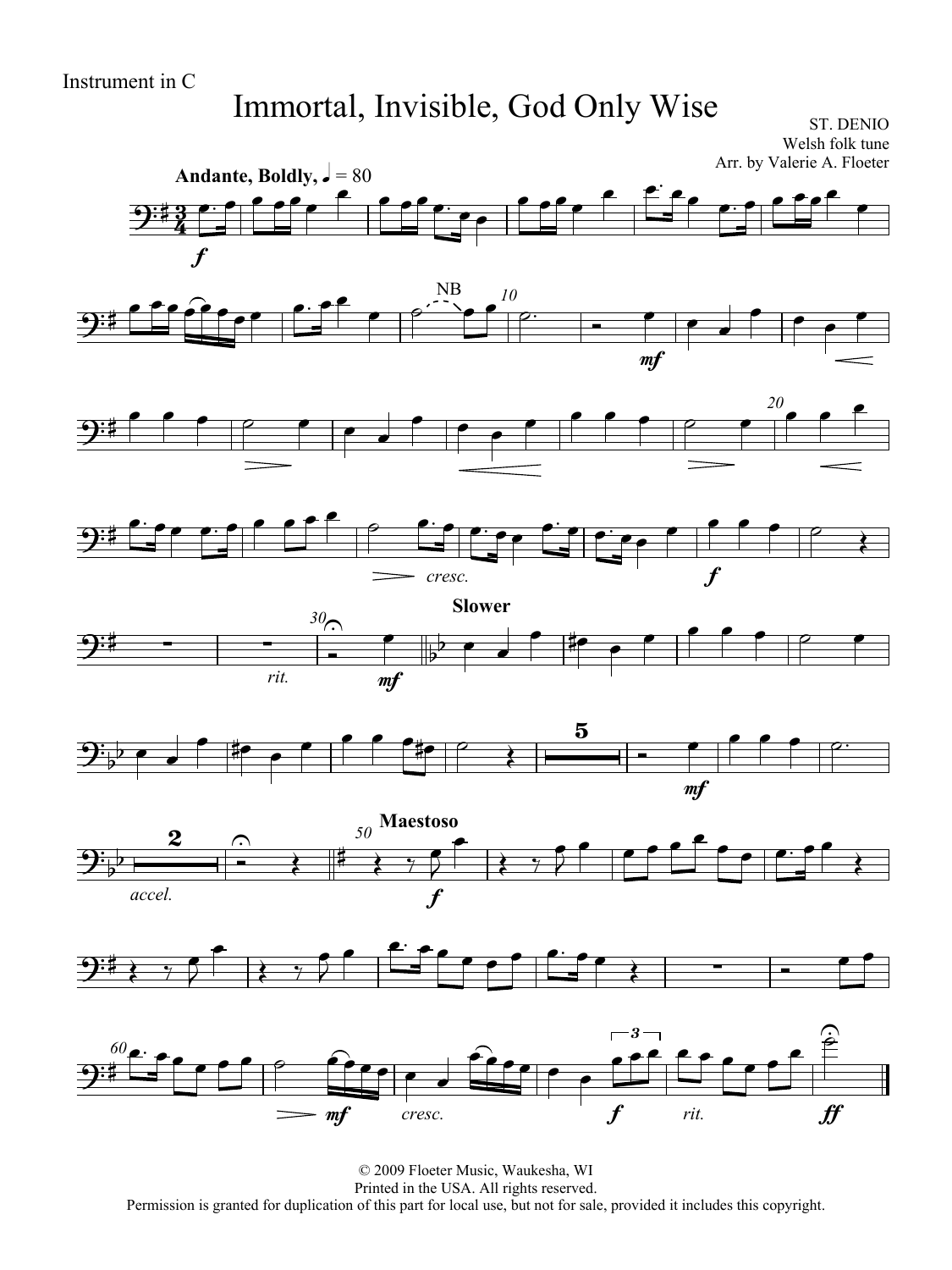# Draw Near and Take the Body of the Lord

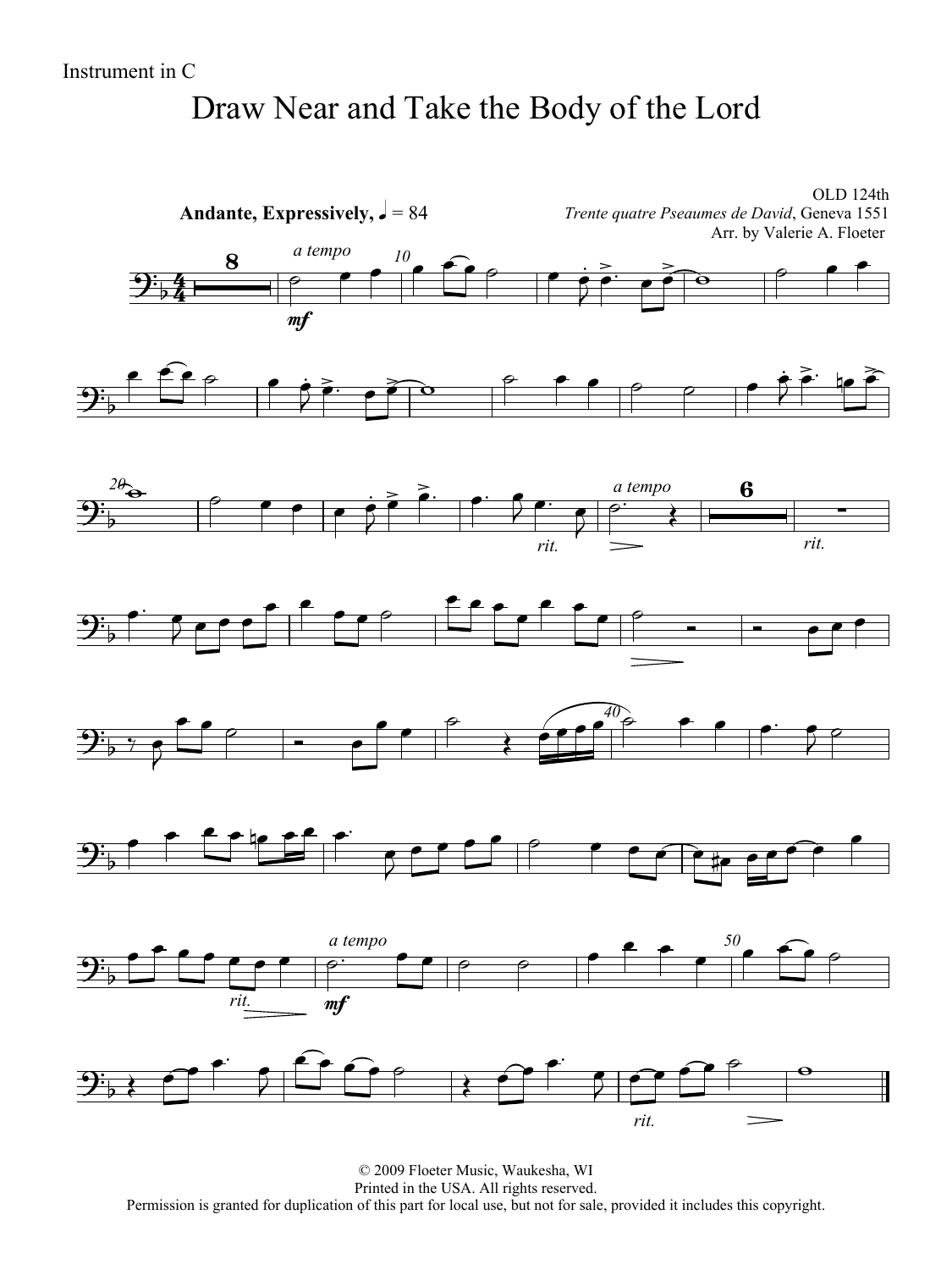#### Instrument in C

## O Little Town of Bethlehem

















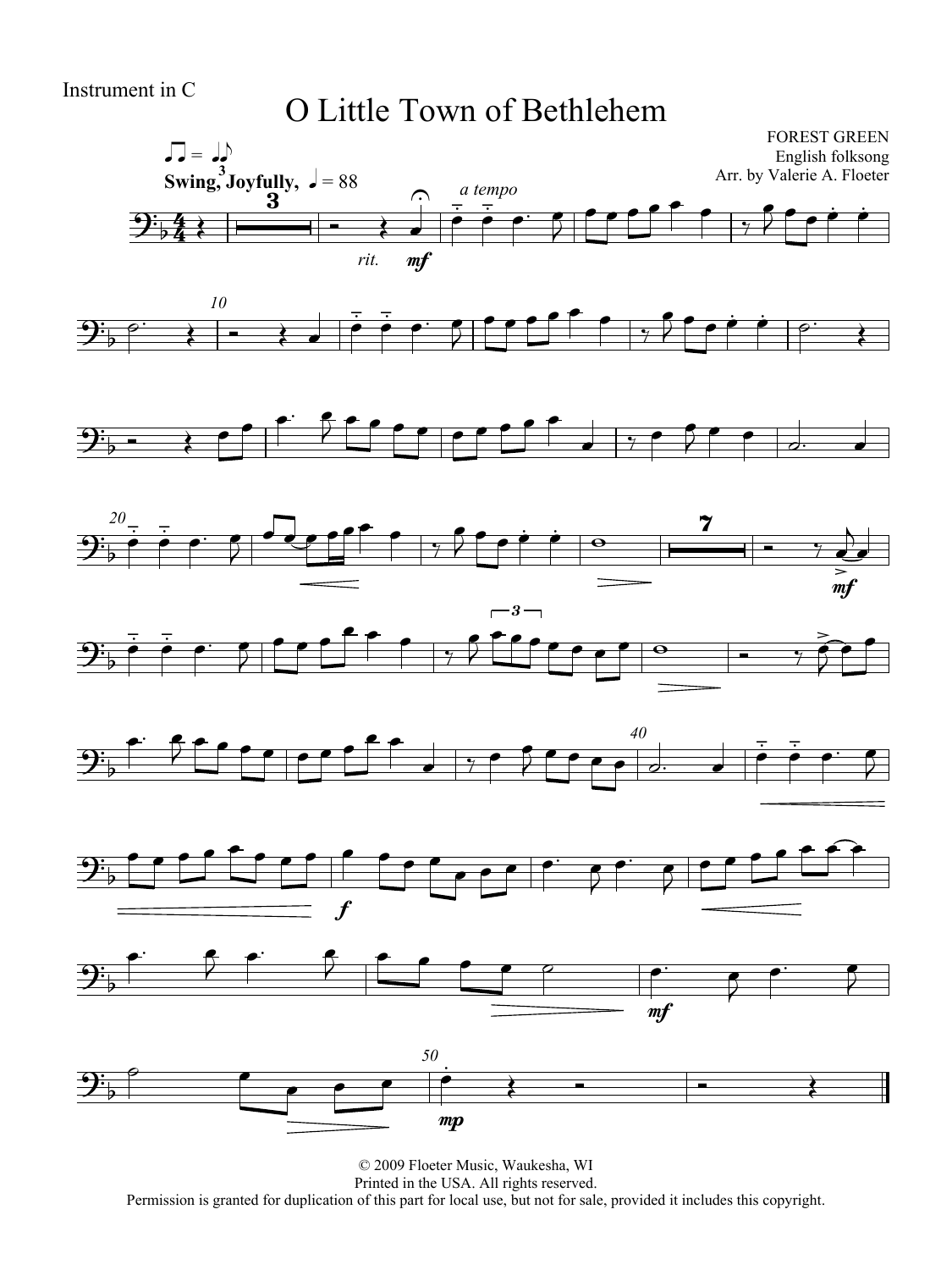## What Child Is This?











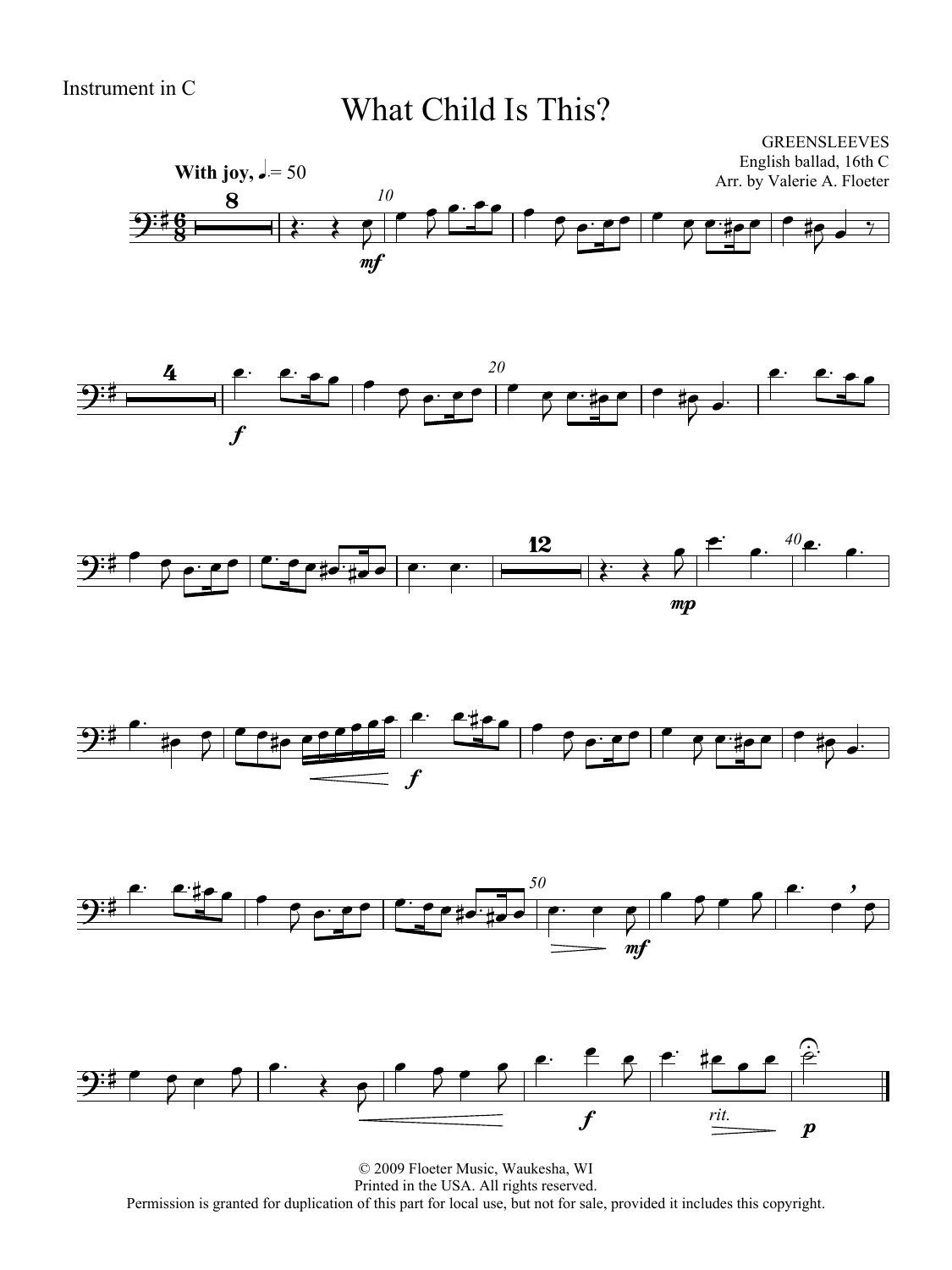## If You But Trust in God to Guide You



© 2009 Floeter Music, Waukesha, WI Printed in the USA. All rights reserved. Permission is granted for duplication of this part for local use, but not for sale, provided it includes this copyright.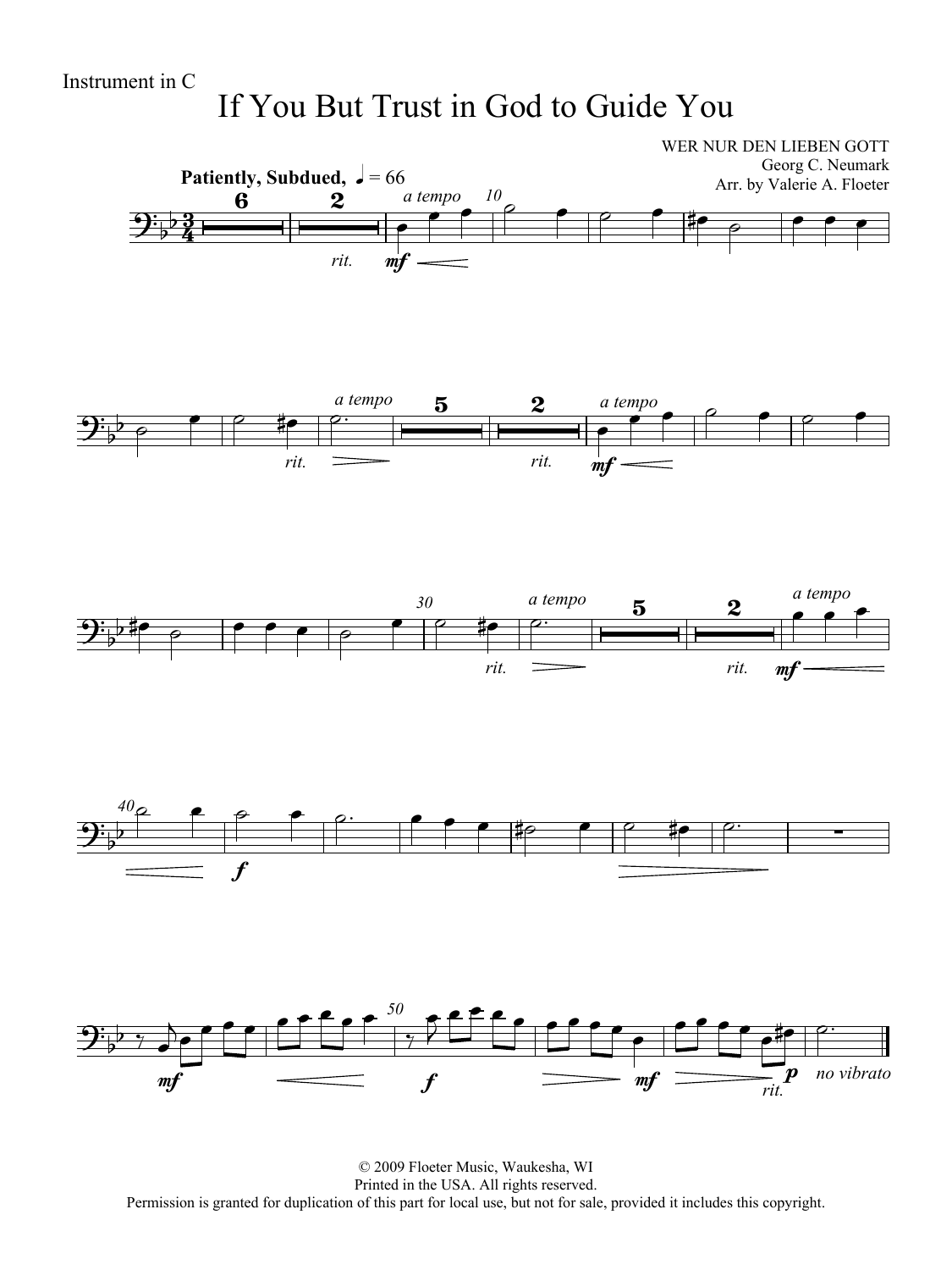# I Bind Unto Myself Today

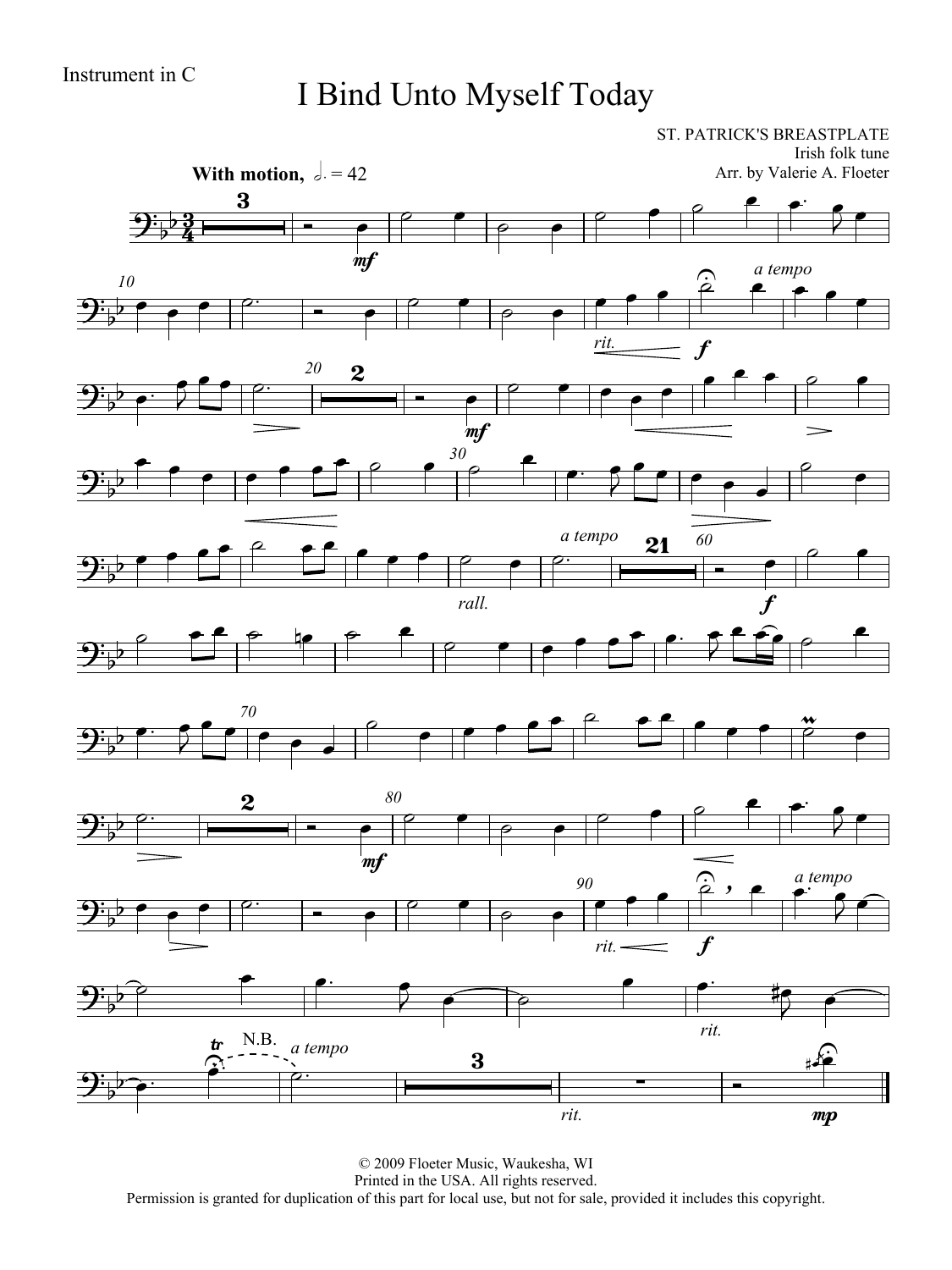## Judge Eternal, Throned in Splendor

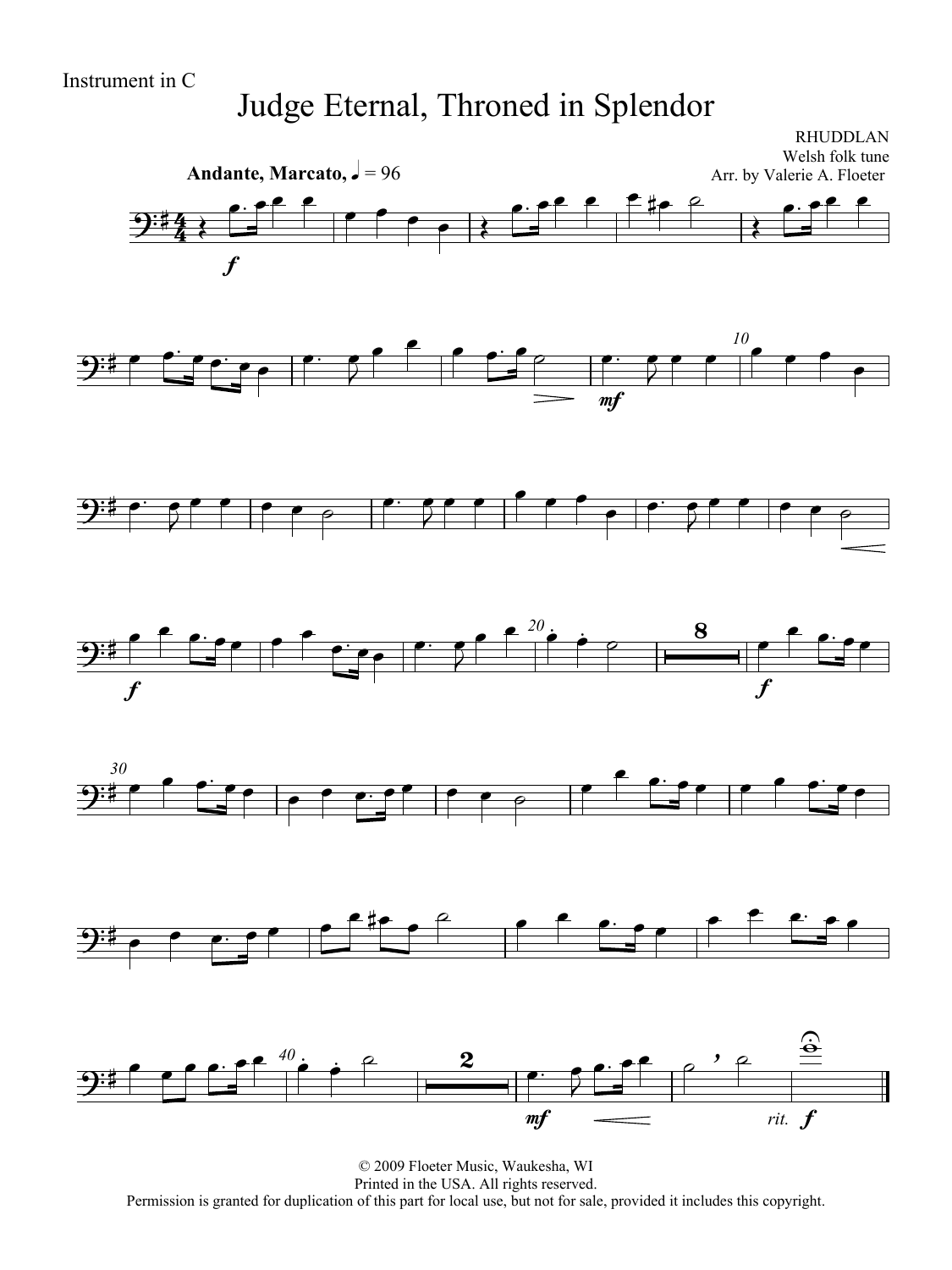#### Jerusalem the Golden

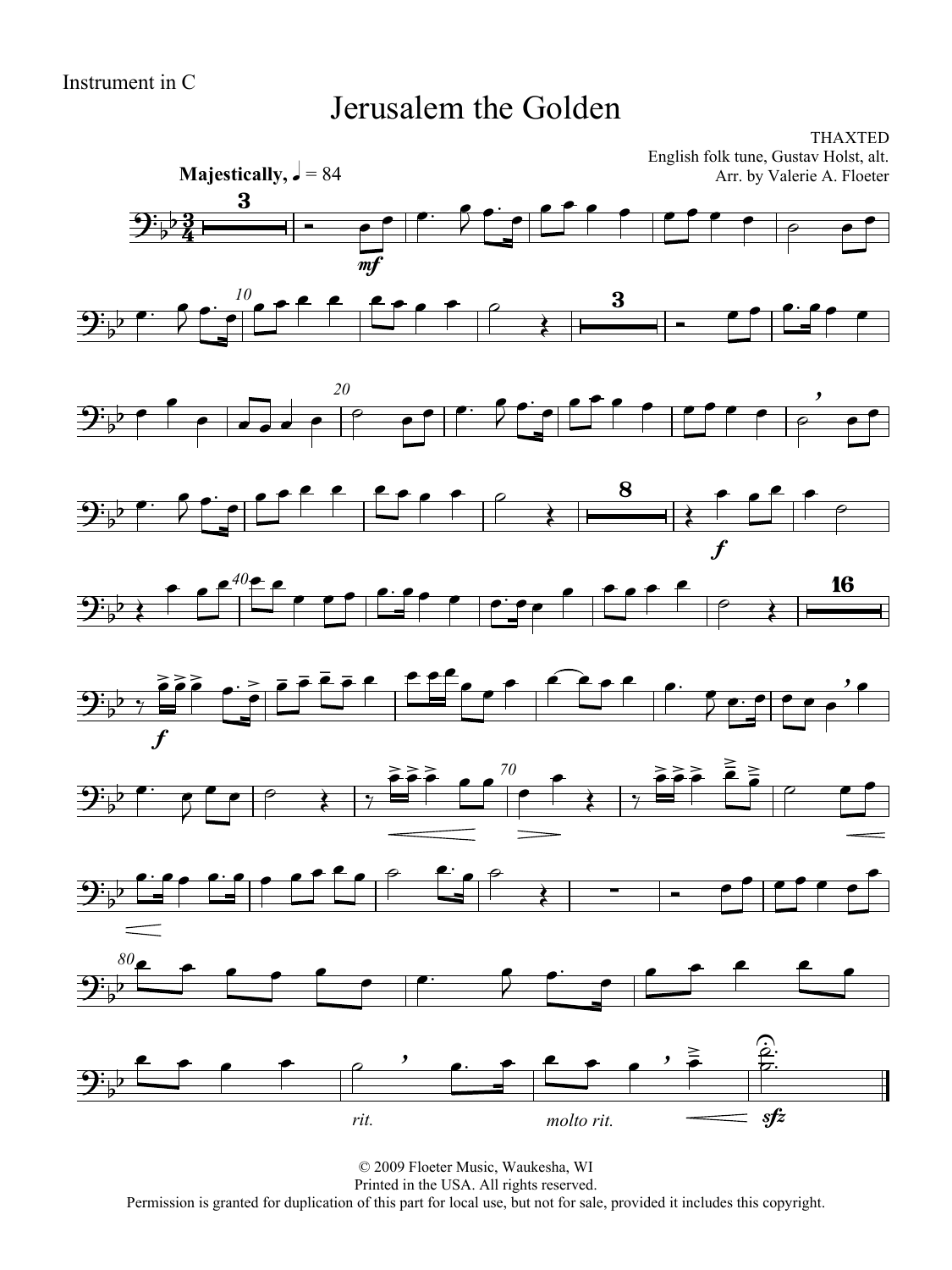## We Praise You, O God, Our Redeemer